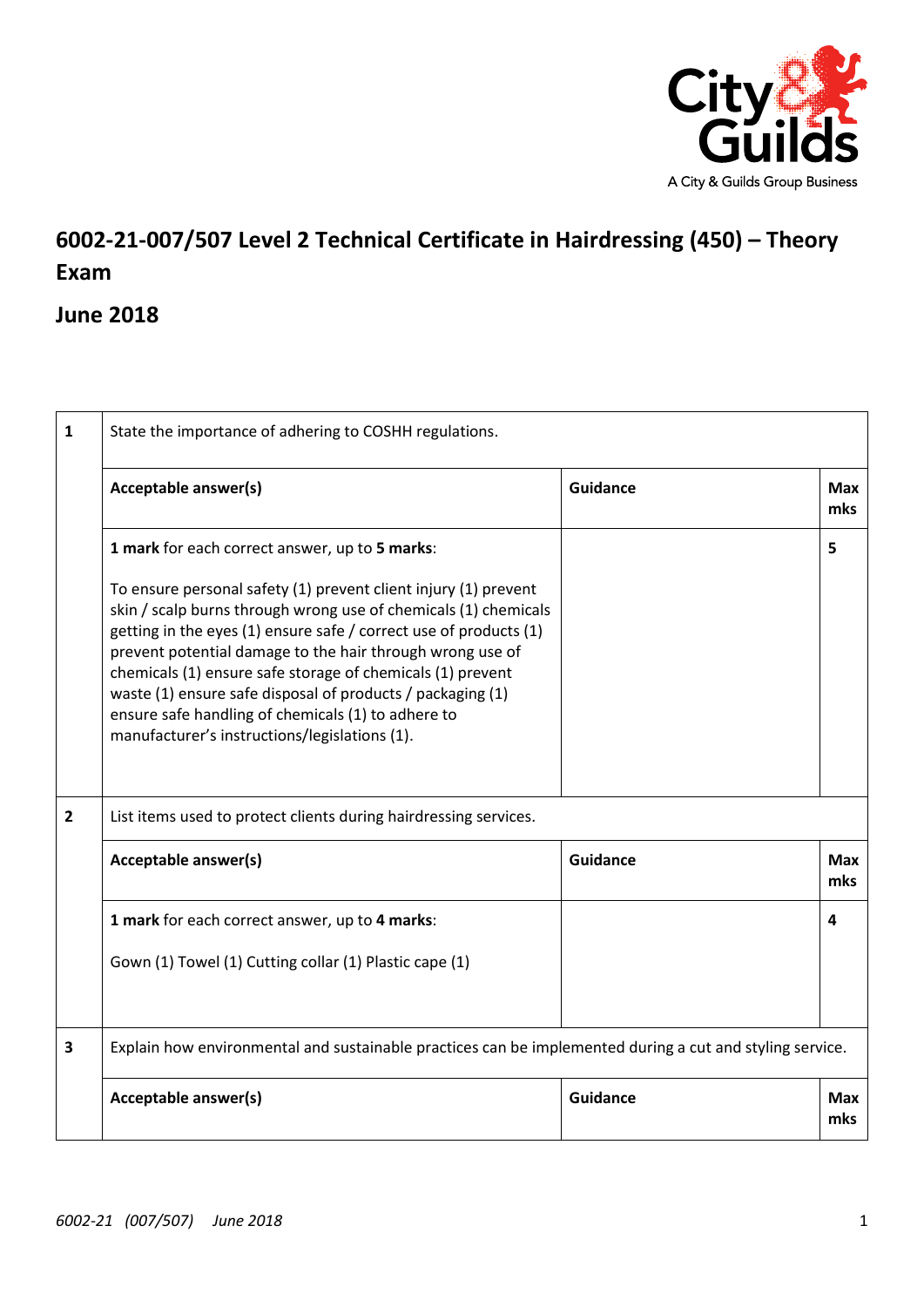|   | 1 mark for each correct answer, up to 4 marks:                                                                                                                         |                                                                 | 4                 |
|---|------------------------------------------------------------------------------------------------------------------------------------------------------------------------|-----------------------------------------------------------------|-------------------|
|   | Turning the taps off between each shampoo / conditioning (1)<br>to save water (1)                                                                                      |                                                                 |                   |
|   | Recycle empty product packaging in appropriate bins (1) to<br>reduce landfill/to adhere to local authorities (1)                                                       |                                                                 |                   |
|   | Do not use / apply too much product (1) to reduce/manage<br>waste $(1)$                                                                                                |                                                                 |                   |
|   | Turn off electrical equipment immediately after use/use of<br>energy-efficient equipment (1) to conserve energy (1)                                                    |                                                                 |                   |
|   | Use of eco-friendly products (1) to reduce damage to the<br>environment (1).                                                                                           |                                                                 |                   |
| 4 | Explain how to create a positive first impression to clients.                                                                                                          |                                                                 |                   |
|   | Acceptable answer(s)                                                                                                                                                   | Guidance                                                        | <b>Max</b><br>mks |
|   | 1 mark for each correct answer, up to 6 marks:                                                                                                                         | A maximum of 3 marks can be<br>awarded if only knowledge points | 6                 |
|   | Professionals need to maintain a smart appearance when at<br>the salon (1) having good personal hygiene (1) so when<br>working closely offence is not caused (1)       | made. (bolded)                                                  |                   |
|   | Clear in communication/appropriate use of language (1)<br>showing knowledge (1) to install confidence in your abilities as<br>a hairdresser (1)                        |                                                                 |                   |
|   | Being respectful / showing empathy/adapting own behaviour<br>(1) to foster the building of productive relationships (1) to<br>meet the client expectations & needs (1) |                                                                 |                   |
|   | Appropriate use of body language/smiling/positive eye<br>contact / good posture (1) to put the client at ease (1)                                                      |                                                                 |                   |
|   | Active listening (1) to show interest in the client (1)                                                                                                                |                                                                 |                   |
|   | Behaving in a motivated manner (1) showing enthusiasm (1)                                                                                                              |                                                                 |                   |
|   |                                                                                                                                                                        |                                                                 |                   |
|   |                                                                                                                                                                        |                                                                 |                   |
|   |                                                                                                                                                                        |                                                                 |                   |
|   |                                                                                                                                                                        |                                                                 |                   |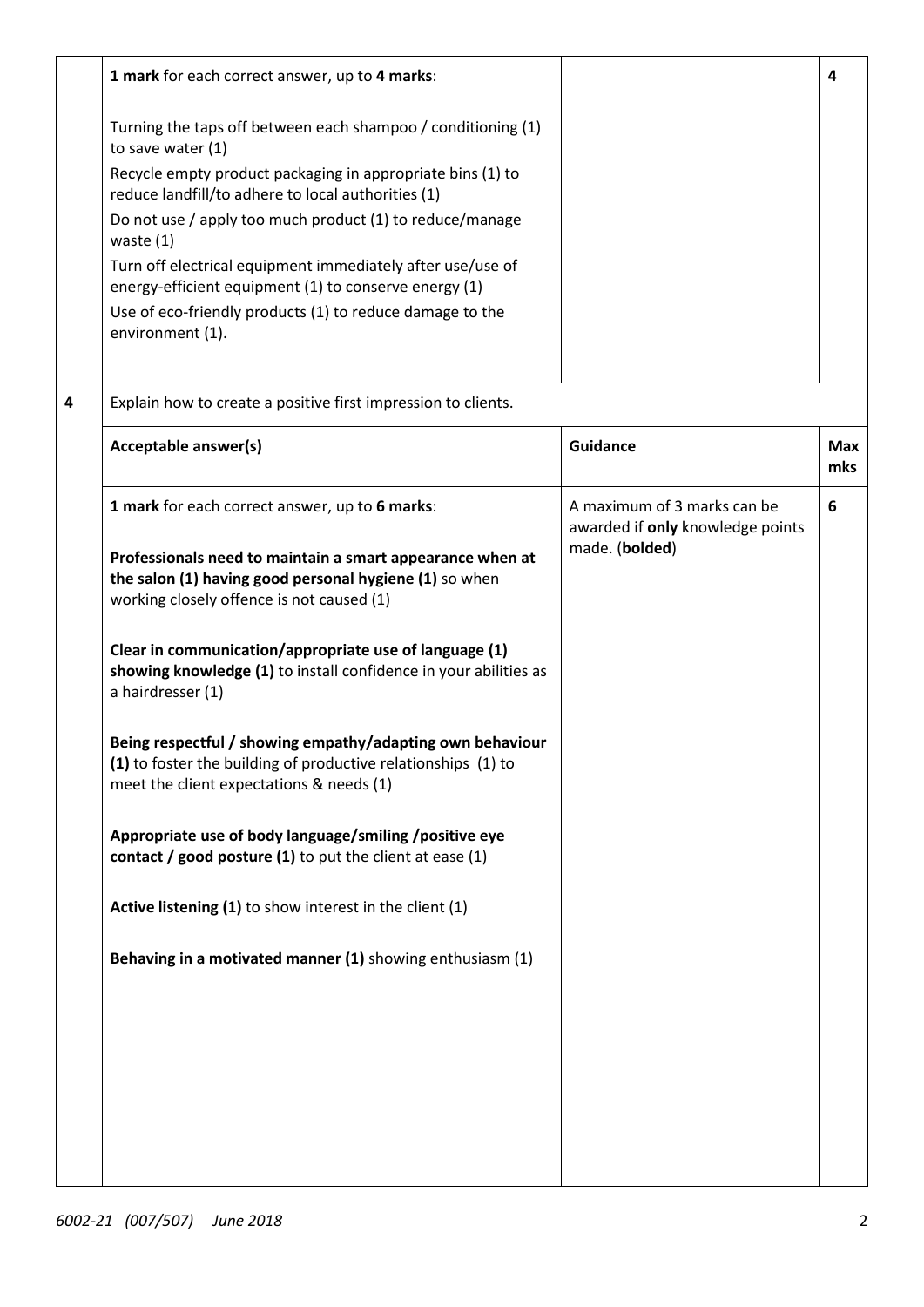| 5 | Explain why a confident attitude is important when communicating with clients.                                                                                                                                                                                                                                                                                       |                                                                                               |                   |
|---|----------------------------------------------------------------------------------------------------------------------------------------------------------------------------------------------------------------------------------------------------------------------------------------------------------------------------------------------------------------------|-----------------------------------------------------------------------------------------------|-------------------|
|   | Acceptable answer(s)                                                                                                                                                                                                                                                                                                                                                 | <b>Guidance</b>                                                                               | <b>Max</b><br>mks |
|   | 1 mark for each correct answer, up to 2 marks:                                                                                                                                                                                                                                                                                                                       |                                                                                               | $\overline{2}$    |
|   | To build trust (1) confidence in your ability to perform services<br>(1) to build professional relationships (1).                                                                                                                                                                                                                                                    |                                                                                               |                   |
| 6 | Jessica has been using an astringent shampoo on her permanently coloured and lightened hair.<br>Explain the effects on the hair and scalp of using this product.                                                                                                                                                                                                     |                                                                                               |                   |
|   | Acceptable answer(s)                                                                                                                                                                                                                                                                                                                                                 | Guidance                                                                                      | <b>Max</b><br>mks |
|   | 1 mark each for the following, up to 4 marks:<br>Likely colour fade due to the drying effects caused on the hair /<br>discolouration of the hair (1) will dry the hair out / will not add<br>the moisture required to keep hair healthy (1) potentially cause<br>hair damage / breakage (1) result in a dry / flaky scalp (1)<br>causing itching and irritation (1). | A maximum of 3 marks can be<br>awarded if candidate does not<br>refer to both Hair and Scalp. | 4                 |
| 7 | State the importance of removing excess water from the hair after a shampoo and conditioning service.                                                                                                                                                                                                                                                                |                                                                                               |                   |
|   | Acceptable answer(s)                                                                                                                                                                                                                                                                                                                                                 | <b>Guidance</b>                                                                               | <b>Max</b><br>mks |
|   | 1 mark each for the following, up to 4 marks:                                                                                                                                                                                                                                                                                                                        |                                                                                               | 4                 |
|   | To prepare the hair for the next service (1) so as products<br>applied afterwards will not be diluted (1) to ensure efficient<br>drying times (1) to prevent Health & Safety issues when moving<br>client from the basin to the work station, dripping & slipping (1)<br>to ensure client comfort / prevent the client / client clothing<br>from getting wet (1).    |                                                                                               |                   |
| 8 | Debbie shampooed her hair yesterday. The stylist has chosen to shampoo Debbie's hair twice before<br>service today.<br>Explain possible reasons for repeating the shampoo service.                                                                                                                                                                                   |                                                                                               |                   |
|   | Acceptable answer(s)                                                                                                                                                                                                                                                                                                                                                 | <b>Guidance</b>                                                                               | <b>Max</b><br>mks |
|   | 1 mark for each correct answer, up to 2 marks:                                                                                                                                                                                                                                                                                                                       |                                                                                               | $\overline{2}$    |
|   | Excessive product build-up present that requires removal<br>before the next service to ensure the best possible result (1)<br>excessively oily hair / scalp (1) client is being prepared for a                                                                                                                                                                       |                                                                                               |                   |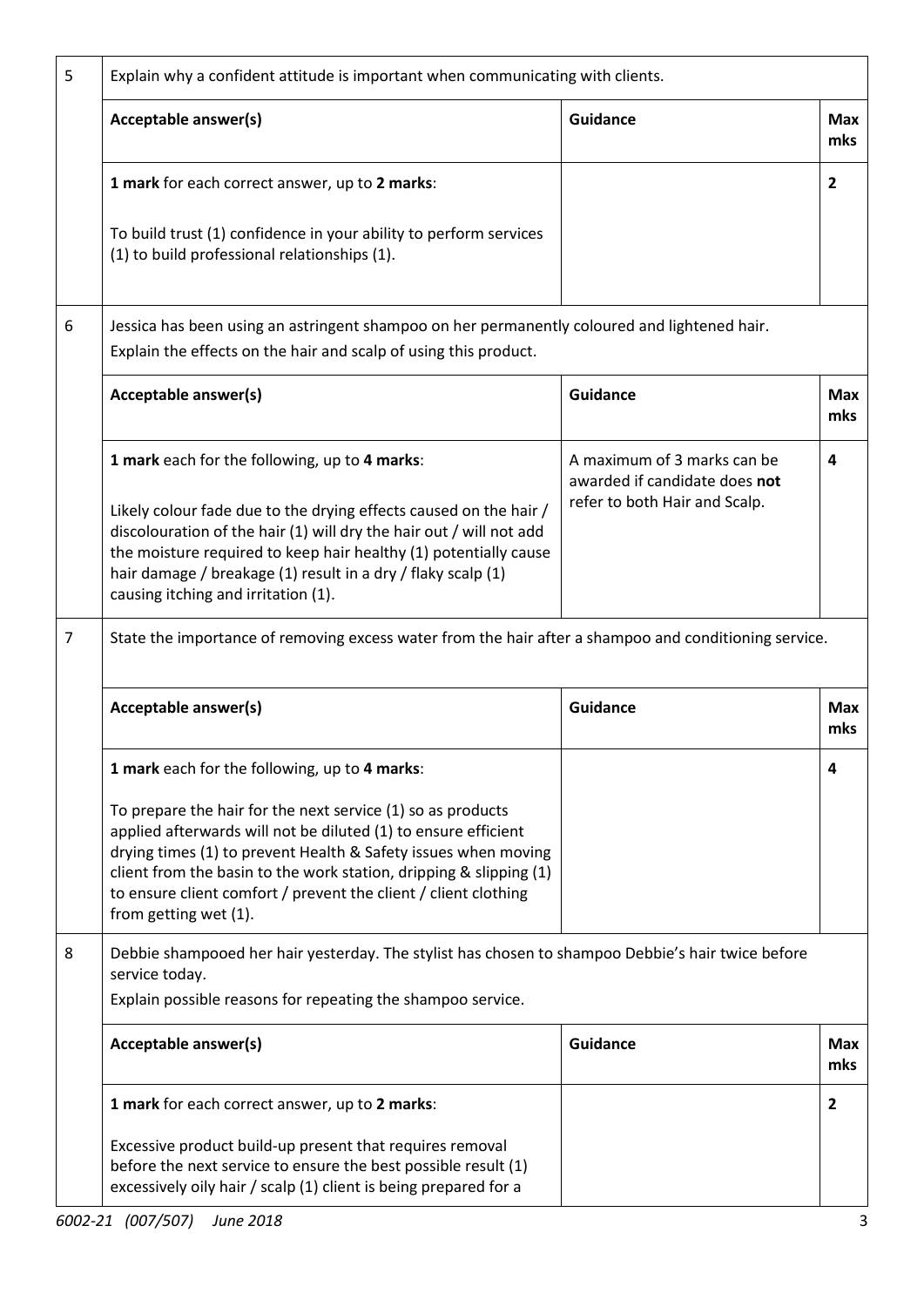|    | chemical service and any barriers need to be removed to<br>ensure chemicals can penetrate the cuticle (1).                                                                                                                                                                                                                                                                                                                                                                                                         |                 |                   |
|----|--------------------------------------------------------------------------------------------------------------------------------------------------------------------------------------------------------------------------------------------------------------------------------------------------------------------------------------------------------------------------------------------------------------------------------------------------------------------------------------------------------------------|-----------------|-------------------|
| 9  | Katie has had her type 1 straight hair set in to 'soft curls'.<br>a) Describe the structural changes that have happened in the hair during this service.                                                                                                                                                                                                                                                                                                                                                           |                 |                   |
|    | Acceptable answer(s)                                                                                                                                                                                                                                                                                                                                                                                                                                                                                               | Guidance        | <b>Max</b><br>mks |
|    | 1 mark for each correct answer, up to 5 marks:                                                                                                                                                                                                                                                                                                                                                                                                                                                                     |                 | 5                 |
|    | Natural hair structure is alpha keratin (1) a small percentage<br>(%) of water enters the hair structure during shampooing and<br>breaks the hydrogen bonds (1). The hair now has a greater<br>ability to stretch (1) the hair is stretched around a roller / aid to<br>give new shape (1) and heat is added to evaporate the water<br>from the hair (1) the hair takes the form of the roller / setting<br>aid (1) the hydrogen bonds reform in a stretched position (1)<br>new beta keratin shape is formed (1). |                 |                   |
|    | b) Explain the consequences to Katie's new hairstyle, should she have a hot bath after this service.                                                                                                                                                                                                                                                                                                                                                                                                               |                 |                   |
|    | Acceptable answer(s)                                                                                                                                                                                                                                                                                                                                                                                                                                                                                               | <b>Guidance</b> | <b>Max</b><br>mks |
|    | 1 mark for each correct answer, up to 2 marks:                                                                                                                                                                                                                                                                                                                                                                                                                                                                     |                 | $\overline{2}$    |
|    | Humidity will cause the hair to drop/lose its shape / become<br>frizzy / limp (1) due to the hygroscopic nature of the hair (1)<br>humidity will cause the newly formed hydrogen bonds to<br>gradually relax back (1) to return the hair to alpha keratin (1).                                                                                                                                                                                                                                                     |                 |                   |
| 10 | Define what is meant by the following terms used to describe cut looks.<br>a) Short graduation.                                                                                                                                                                                                                                                                                                                                                                                                                    |                 |                   |
|    | Acceptable answer(s)                                                                                                                                                                                                                                                                                                                                                                                                                                                                                               | <b>Guidance</b> | <b>Max</b><br>mks |
|    | 1 mark for each correct answer, up to 2 marks:                                                                                                                                                                                                                                                                                                                                                                                                                                                                     |                 | $\overline{2}$    |
|    | The layers inside the haircut are longer (1) than those on the<br>perimeter / around the outside of the haircut / gradually gets<br>shorter around the nape and ears (1) approximately a 45° angle<br>is used $(1)$ .                                                                                                                                                                                                                                                                                              |                 |                   |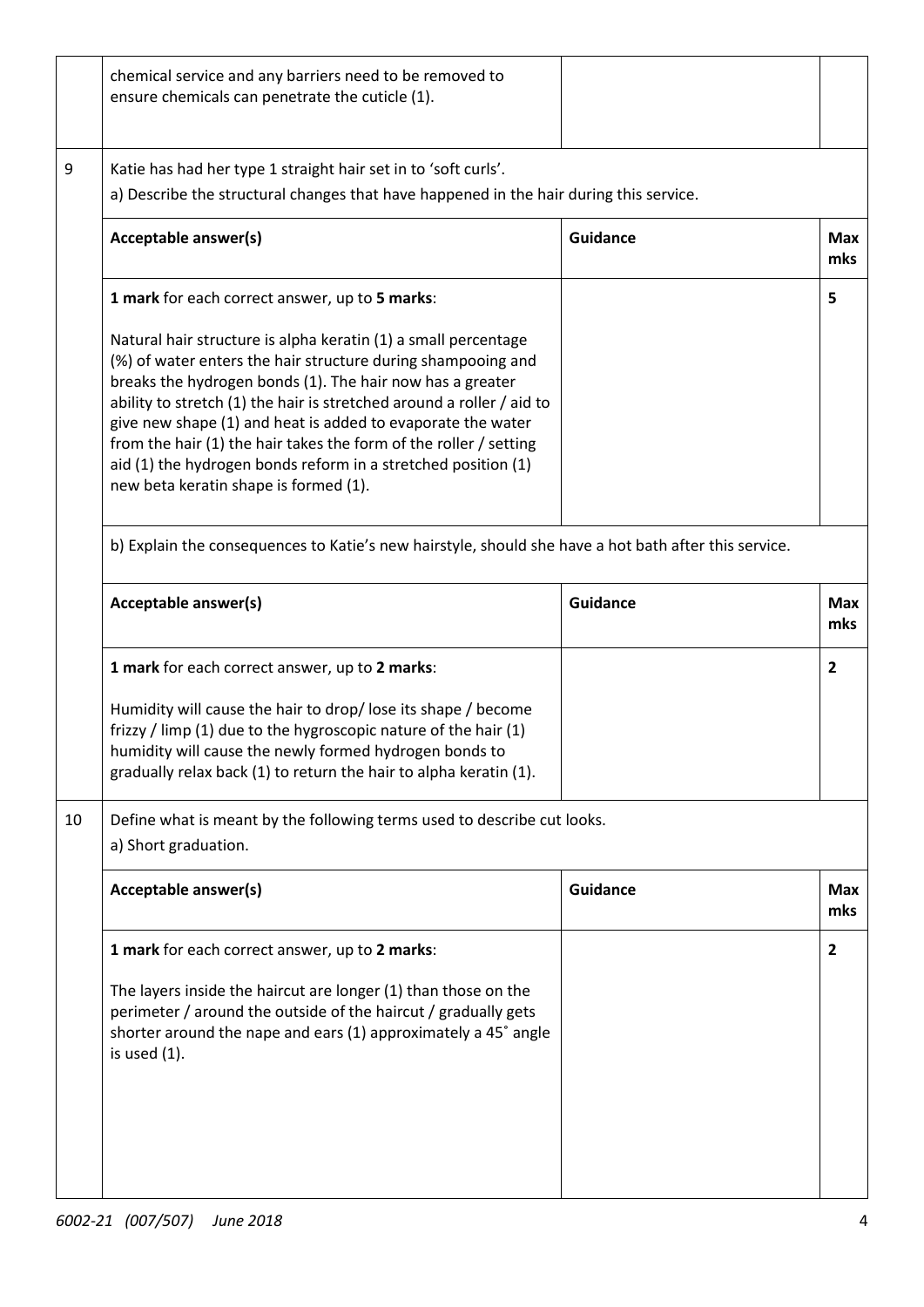|    | b) Uniform layers.                                                                                                                                                                                                                                                                                                                                                                                                                                                                                                        |                            |                   |
|----|---------------------------------------------------------------------------------------------------------------------------------------------------------------------------------------------------------------------------------------------------------------------------------------------------------------------------------------------------------------------------------------------------------------------------------------------------------------------------------------------------------------------------|----------------------------|-------------------|
|    | Acceptable answer(s)                                                                                                                                                                                                                                                                                                                                                                                                                                                                                                      | Guidance                   | <b>Max</b><br>mks |
|    | The layers are even / the same length throughout the haircut /<br>over the head (1) the hair is held parallel to the head/90° angle<br>(1).                                                                                                                                                                                                                                                                                                                                                                               |                            | $\overline{2}$    |
| 11 | a) State how a stylist controls the amount of hair that is removed when using a razor to texturise.                                                                                                                                                                                                                                                                                                                                                                                                                       |                            |                   |
|    | Acceptable answer(s)                                                                                                                                                                                                                                                                                                                                                                                                                                                                                                      | <b>Guidance</b>            | <b>Max</b><br>mks |
|    | The pressure that is applied to the razor when against the hair<br>section determines how much hair is removed (1) the angle<br>that the razor is held at against the hair (1).                                                                                                                                                                                                                                                                                                                                           | Accept any correct answer. | $\mathbf{1}$      |
|    | b) Explain when a razor should not be used.                                                                                                                                                                                                                                                                                                                                                                                                                                                                               |                            |                   |
|    | Acceptable answer(s)                                                                                                                                                                                                                                                                                                                                                                                                                                                                                                      | <b>Guidance</b>            | <b>Max</b><br>mks |
|    | 1 mark for each correct answer, up to 2 marks:                                                                                                                                                                                                                                                                                                                                                                                                                                                                            |                            | $\overline{2}$    |
|    | On fine hair (1) when cutting hair classifications type 3 & 4 as<br>razoring increases curl (1) on these hair classifications it can<br>make the hair unmanageable (1) on dry hair as it can cause<br>damage / tearing of the hair (1) and client discomfort (1) not on<br>over-processed hair (1).                                                                                                                                                                                                                       |                            |                   |
| 12 | Describe how the following products work in the hair structure to change hair colour.<br>a) Permanent colour.                                                                                                                                                                                                                                                                                                                                                                                                             |                            |                   |
|    | Acceptable answer(s)                                                                                                                                                                                                                                                                                                                                                                                                                                                                                                      | Guidance                   | <b>Max</b><br>mks |
|    | 1 mark for each correct answer, up to 5 marks:                                                                                                                                                                                                                                                                                                                                                                                                                                                                            |                            | 5                 |
|    | <b>Permanent colour</b><br>Mixed with hydrogen peroxide (1) it becomes alkaline and lifts<br>the cuticle (1) allowing molecules to penetrate in to the cortex<br>(1) If either are incorrectly used they can cause damage /<br>unwanted colour result (1) oxygen released oxidises the natural<br>melanin pigments (1) allowing lift (1) and tone to be deposited<br>(1) small/artificial colour molecules to expand (1) these fill the<br>cortex (1) become trapped and as a result give permanent<br>colour change (1). |                            |                   |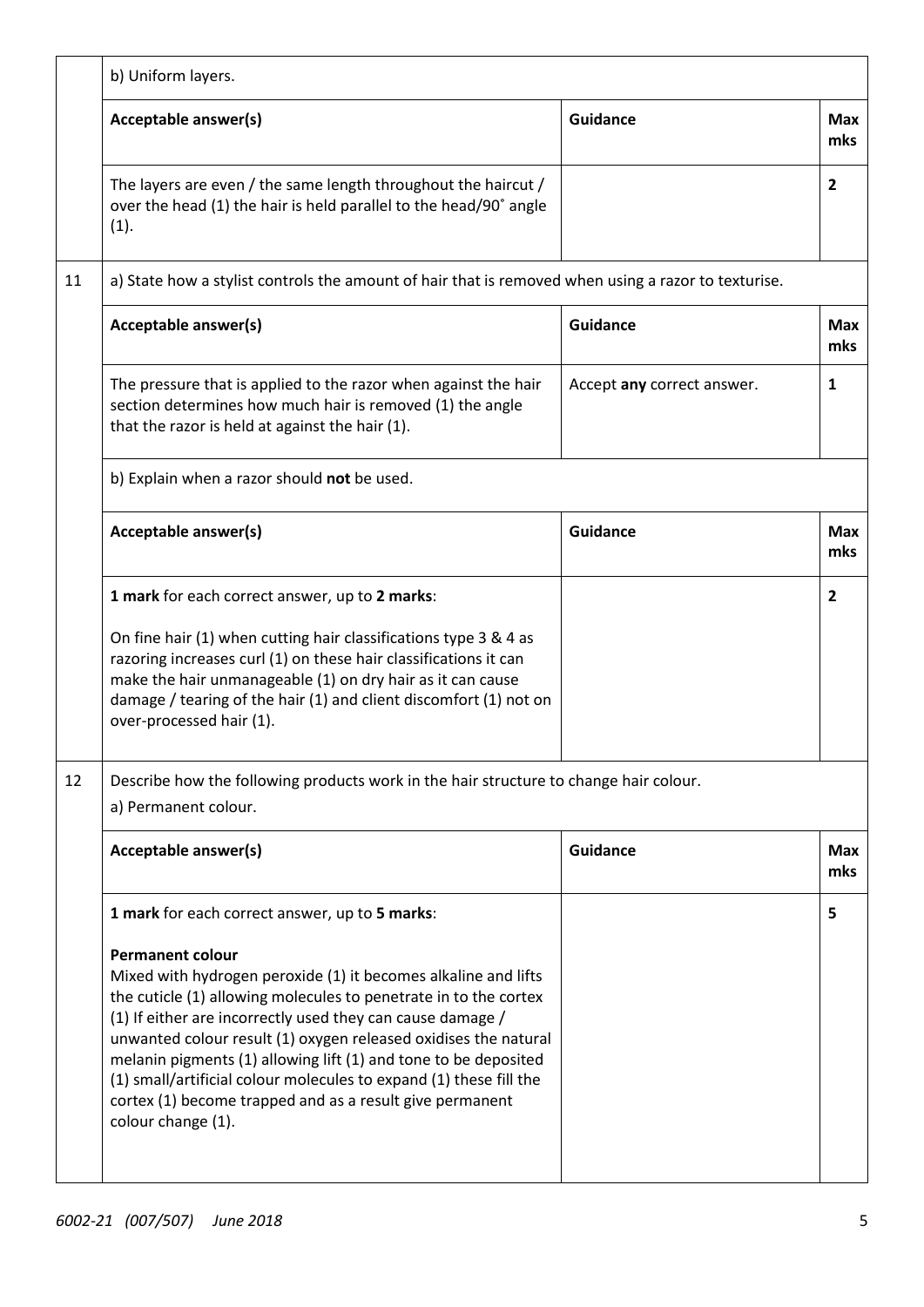|    | b) Lightening product.                                                                                                                                                                                                                                                                                                                                                                                                                                                                                              |                 |                   |
|----|---------------------------------------------------------------------------------------------------------------------------------------------------------------------------------------------------------------------------------------------------------------------------------------------------------------------------------------------------------------------------------------------------------------------------------------------------------------------------------------------------------------------|-----------------|-------------------|
|    | Acceptable answer(s)                                                                                                                                                                                                                                                                                                                                                                                                                                                                                                | <b>Guidance</b> | <b>Max</b><br>mks |
|    | 1 mark for each correct answer, up to 5 marks:                                                                                                                                                                                                                                                                                                                                                                                                                                                                      |                 | 5                 |
|    | <b>Lightening product</b><br>Mixed with hydrogen peroxide (1) it becomes alkaline and lifts<br>the cuticle (1) allowing molecules to penetrate in to the cortex<br>(1) If either are incorrectly used they can cause damage /<br>unwanted colour result (1) oxygen is released that de-<br>colourises/lifts colour pigments in the cortex (1) changing<br>melanin pigments to oxy-melanin pigments (1).                                                                                                             |                 |                   |
| 13 | Kat is having a highlight service using foil packets and lightening product. After doing a strand test, only 40%<br>of the foils are fully developed.                                                                                                                                                                                                                                                                                                                                                               |                 |                   |
|    | Explain the removal method for this service.                                                                                                                                                                                                                                                                                                                                                                                                                                                                        |                 |                   |
|    | Acceptable answer(s)                                                                                                                                                                                                                                                                                                                                                                                                                                                                                                | <b>Guidance</b> | <b>Max</b><br>mks |
|    | 1 mark for each correct answer, up to 4 marks:                                                                                                                                                                                                                                                                                                                                                                                                                                                                      |                 | 4                 |
|    | Foils are removed from the back working forwards to prevent<br>tangling (1) and for ease of working / methodical working<br>practice (1) care is taken not to disturb the development of the<br>packets still requiring further development (1)<br>Anti-oxidant shampoo is used to remove all product / traces of<br>product from the hair (1) anti-oxidant conditioner is used to<br>prevent creeping oxidation (1)<br>close the cuticle / return the hair to its natural pH value / retain<br>moisture levels (1) |                 |                   |
| 14 | State the characteristics of a semi-permanent colour.                                                                                                                                                                                                                                                                                                                                                                                                                                                               |                 |                   |
|    | Acceptable answer(s)                                                                                                                                                                                                                                                                                                                                                                                                                                                                                                | Guidance        | <b>Max</b><br>mks |
|    | 1 mark for each correct answer, up to 6 marks:                                                                                                                                                                                                                                                                                                                                                                                                                                                                      |                 | 6                 |
|    | Lasts 6-8 washes (1) contains large and medium sized colour<br>molecules that sit on and in the cuticle layers (1) add tone (1)<br>and depth to hair (1) come in liquid / foam / cream forms (1)<br>have a processing time (1) are direct dyes (1) blend / mask<br>small percentages of white hair (1)                                                                                                                                                                                                              |                 |                   |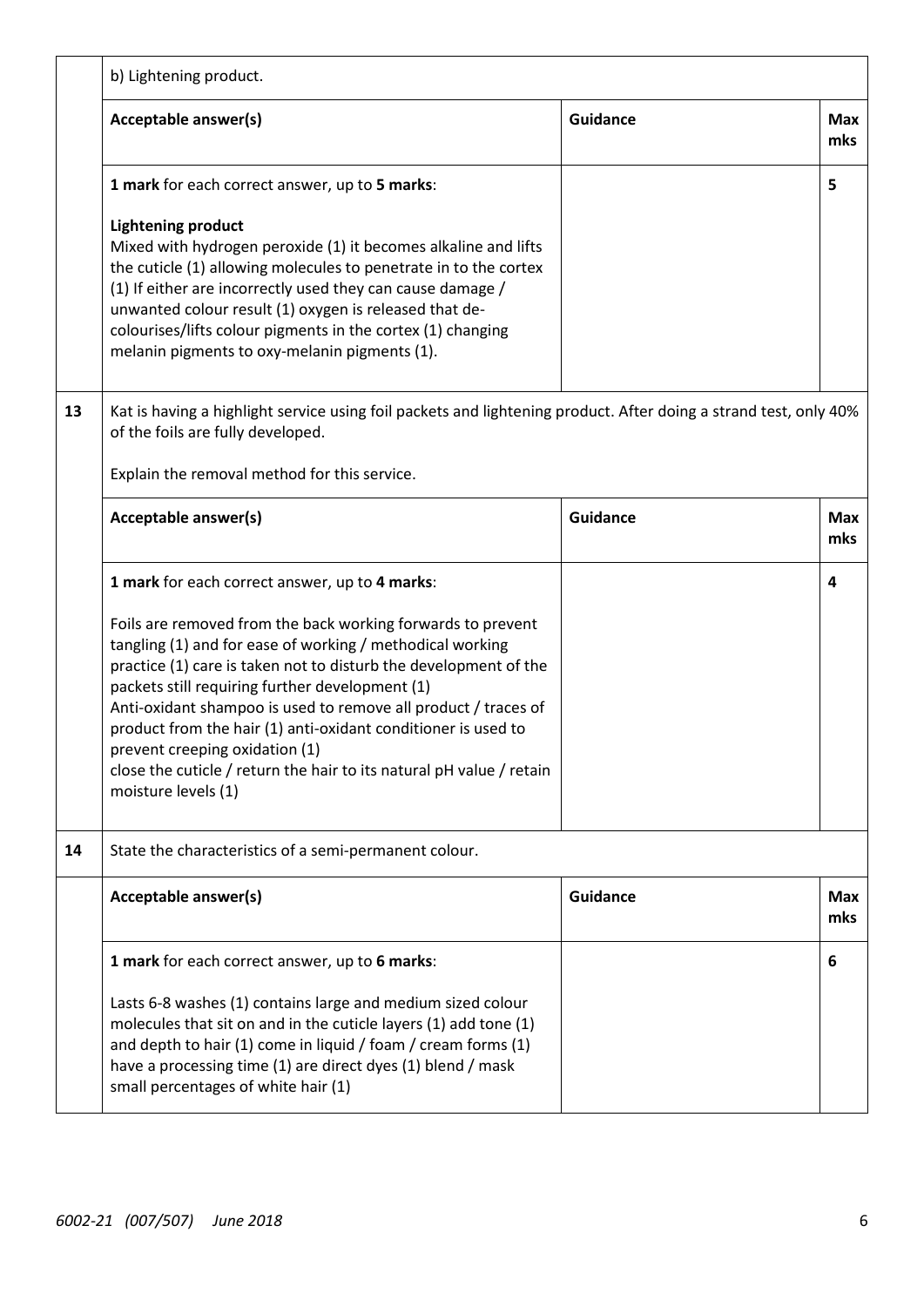**15** The client has colour fade, depth 8 in the mid-length and ends of her hair. She wants to restore this back to a depth 6. Her below-shoulder one-length, type 1 hair is hanging flat against her oval shaped face. A cut is necessary to add texture and help her gain body when she blow-dries.

Discuss how the client requirements can be met.

| Acceptable answer(s)                                                                                                                                                                                                                                                                                                                                                                                                                                                                                                                                                                                                                                                                                                                                                                               | <b>Guidance</b>                                                                                                                                                                                                                                                                                                                                                                                                                                                                                                                                                                                               | <b>Max</b><br>mks |
|----------------------------------------------------------------------------------------------------------------------------------------------------------------------------------------------------------------------------------------------------------------------------------------------------------------------------------------------------------------------------------------------------------------------------------------------------------------------------------------------------------------------------------------------------------------------------------------------------------------------------------------------------------------------------------------------------------------------------------------------------------------------------------------------------|---------------------------------------------------------------------------------------------------------------------------------------------------------------------------------------------------------------------------------------------------------------------------------------------------------------------------------------------------------------------------------------------------------------------------------------------------------------------------------------------------------------------------------------------------------------------------------------------------------------|-------------------|
| <b>Indicative content</b>                                                                                                                                                                                                                                                                                                                                                                                                                                                                                                                                                                                                                                                                                                                                                                          | <b>Band 1 (1-5 marks)</b>                                                                                                                                                                                                                                                                                                                                                                                                                                                                                                                                                                                     | 15                |
| The candidates' discussion will include, but will not be limited<br>to:<br>Legislation<br>Candidate may make reference to legislation and<br>sustainable practice - marks must only be given where<br>accurately signposted<br>Use of PPE, Protection of the client, Storage, handling,<br>use and disposal of chemicals, Data protection<br><b>Influencing factors</b><br>Hair characteristics, Hair classifications, Contra-<br>indications, testing / test results                                                                                                                                                                                                                                                                                                                              | Basic discussion showing minimal<br>considerations, supported with<br>little or no analysis and<br>conclusion. Tenuous links to<br>client's requirements with lack of<br>understanding evident. Made little<br>or no reference to techniques or<br>tools and products and provided<br>little or no justifications for<br>selection. The response lacked<br>structure and coherency with<br>some inaccuracies.                                                                                                                                                                                                 |                   |
| <b>Communication &amp; consultation methods</b><br>Professional behaviours & presentation, use of<br>questioning techniques, visual aids, images<br>(magazines/pin-interestetc.), confirming requirements,<br>checking techniques, frequency of checking progress<br>with the client                                                                                                                                                                                                                                                                                                                                                                                                                                                                                                               | To access higher marks in the<br>band the response will include<br>some attempt of terminology and<br>a satisfactory range of<br>considerations.<br><b>Band 2 (6-10 marks)</b>                                                                                                                                                                                                                                                                                                                                                                                                                                |                   |
| Colour<br>Testing, incompatible products, referring to client<br>history, methods for restoring depth & tone<br>Use of services -semi colour (full head) quasi colour<br>$\bullet$<br>(full head) permanent colour (full head) Toners / pre-<br>pigmentation<br>Use of products - permanent colour, semi colour, quasi<br>/demi colour.<br>Use of tools & equipment - electrical equipment for<br>$\bullet$<br>adding heat<br>Application techniques, checking of development,<br>timing of services, use of heat<br><b>Cutting</b><br>Use of techniques - Club-cutting, freehand, scissor over<br>comb, texturising<br>Looks / adaptation / working methods - fringes, cutting<br>angles, degree of tension, cutting wet / dry, sectioning<br>techniques, following guidelines, checking methods, | The discussion is mostly relevant<br>and likely to be detailed in some<br>areas more than others which<br>makes a reasonable attempt to<br>cover some considerations<br>displaying good breadth of<br>understanding. This was<br>supported by analysis and<br>conclusions that displayed a<br>general depth of understanding in<br>some parts. Clear knowledge of<br>topic is evident although linkages<br>between these may be slightly<br>fragmented and lack coherency.<br>Throughout the discussion some<br>recommendations and opinions<br>are offered with use of a few<br>examples, factual content is |                   |
| keeping the hair damp during work<br>Use of tools - scissors, cutting comb, thinning scissors /<br>$\bullet$<br>razor, sectioning clips                                                                                                                                                                                                                                                                                                                                                                                                                                                                                                                                                                                                                                                            | generally accurate.<br>To access the higher marks in the<br>band, the discussion will be mostly                                                                                                                                                                                                                                                                                                                                                                                                                                                                                                               |                   |